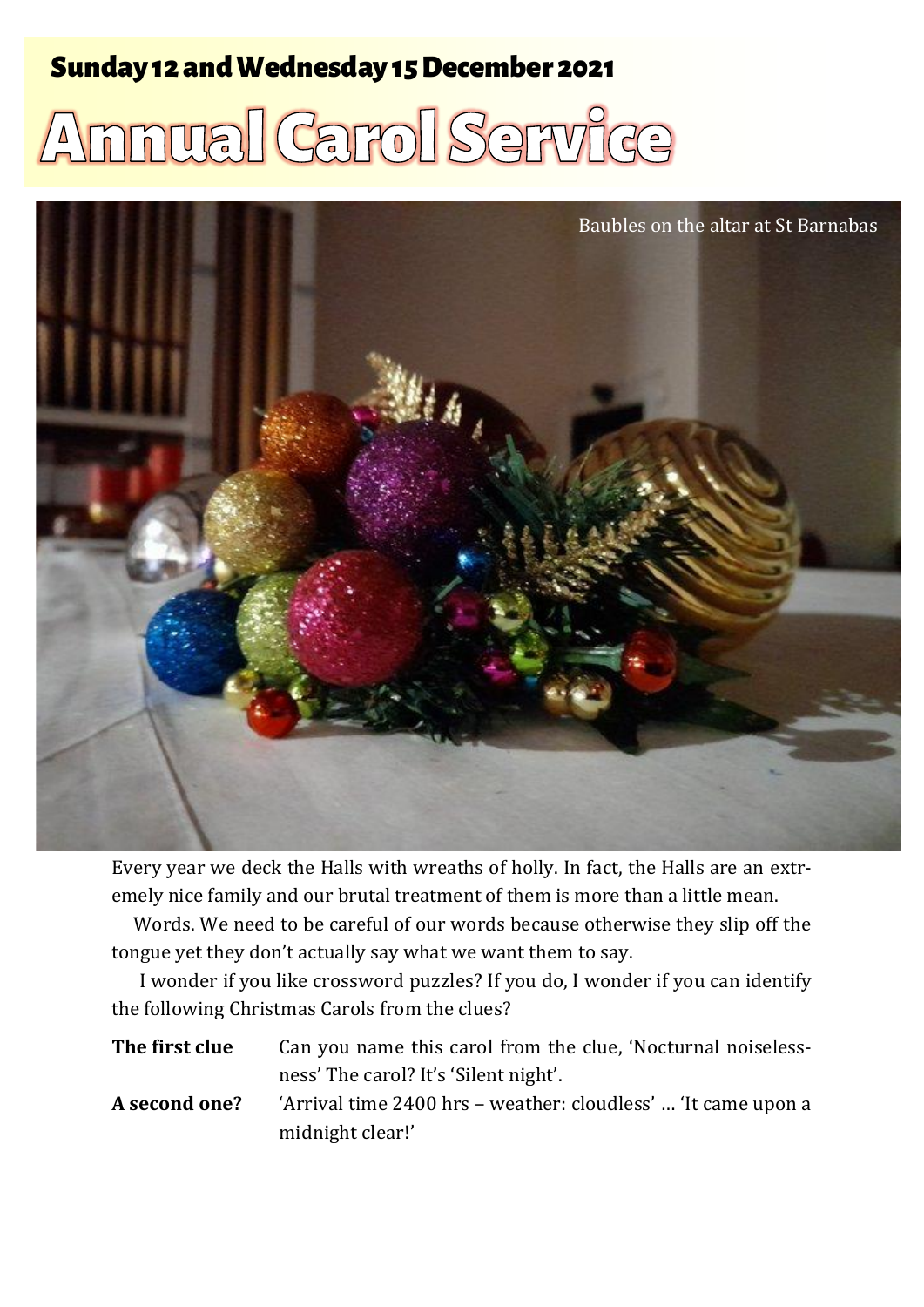The clues in a crossword are designed in such a way that they say something and yet they don't say quite say it: it's almost like talking in code. Here's one more: 'Delight for this planet' … Got the idea? it's 'Joy to the world'.

The reason I'm asking these questions is because any outsider looking into our Christmas activities would probably think that we're doing all of it in the form of code with cryptic crossword clues. We speak about Christmas but seem never to actually say what this 'Christmas' is all about. We give presents but forget to explain the occasion that is so special that we mark it by giving gifts. We give cards to commemorate the event but write simply 'Seasons' Greetings' inside. The words and the message don't quite agree.

So let's start the process of taking these clues apart in order to discover the meaning within—the real meaning of Christmas. To make that process simpler, I'm going to concentrate on the name itself, looking at the word 'Christmas'.

The second half of the word is the easy bit, because '**mass'** is a word from an old almost-forgotten language that means simply a celebration, usually religious. So Christmas is about religion, about God. At Christmas we celebrate a wonderful God-filled event. It also says something about a God who wants us to enjoy ourselves if we are to celebrate in his name with a party and singing. So, as we think about singing, here's another one, an easy one,'The dozen festive 24-hour periods' Any idea? It's 'The twelve days of Christmas'.

But at Christmas, what *is* the God-filled event that we're celebrating? The clue comes in the name itself, so what's this new cryptic clue, the code, that will help us explain Christmas?

At Christmas we're celebrating the **Christ**-mass so the God-related clue is in the word 'Christ'. At Christmas we celebrate the way that God entered into human history. God came into a baby named Jesus. Indeed, 'history' ever since has been 'his story'. On that first Christmas Day in far off Bethlehem, God took on human form. Here's another carol: 'The event was synchronised for those attending woolcovered mammals during the hours of darkness'? … 'While shepherds watched their flocks by night.'

Let's take that mind-blowing sentence about God and untie it, gently looking inside it, look at it in just same way as we receive a Christmas present from someone we love. If you dunk a biscuit into your mug of tea, the biscuit becomes so full of tea that the biscuit and the tea in the biscuit occupy the same volume of space: where does the biscuit end and the tea start; where does the biscuit start and the tea end? Obviously, they are the same. And in the same way, on that first Christmas Day, God entered a human body: he came into a small human-baby sized volume of space that we worship today as Jesus. It had never happened like that